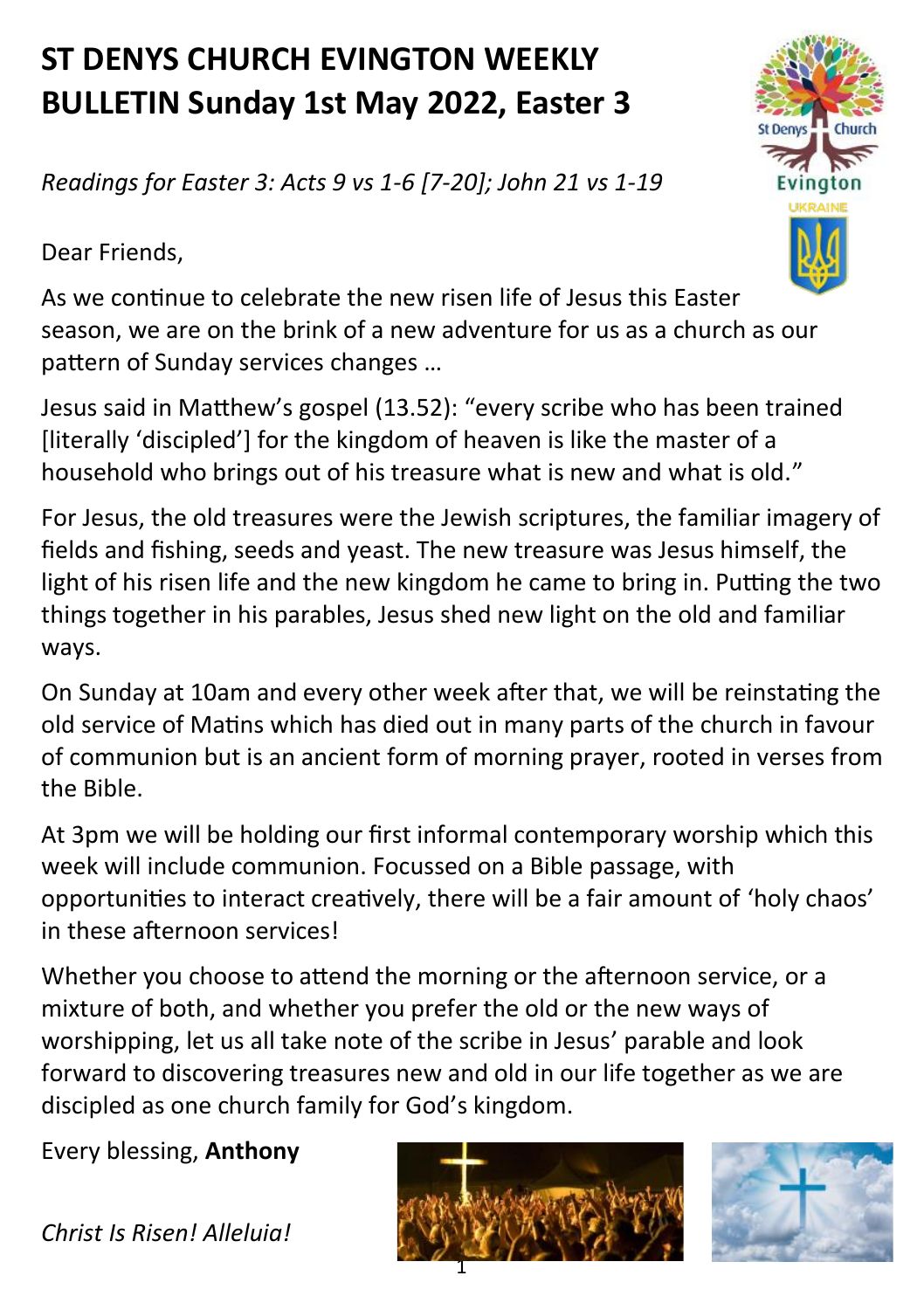## **COMING UP AT ST DENYS THIS WEEK:**

**Sunday 1st May 10am Traditional Matins with hymns** in church and on Zoom (ID: 820 0369 6332**;** password available from Qyan)

**Sunday 1st May 3pm Informal Contemporary Worship** with Holy Communion, in church

**Monday 2nd May 2-4pm Monday Meet,** meet in the Parish Centre

**Morning Prayer** Monday, Tuesday, Wednesday and Thursday, 9am in church.

**Open Church** every Thursday; 9am Morning Prayer, 10am BCP (said) Holy Communion, free wifi and refreshments! All welcome.

## **DIAL-ST-DENYS:** Call **0116 4647540** to hear parts of last Sunday's service. Call **0116 4647740** to hear a **Walk With Wonder**

**New Sunday services begin this week!** The 10am service will be entirely traditional in format, while the 3pm will offer a taste of 'holy chaos'! Communion will alternate between the two and the 10am will still be available via Zoom for those not able to get to church. If you need books, please contact us and we will deliver some to you. Services for May will be as follows:

Sunday  $1<sup>st</sup>$  May: 10am Matins; 3pm Communion Sunday 8th May: 10am Communion; 3pm Informal Worship Sunday 15<sup>th</sup> May: 10am Matins: 3pm Communion Sunday 22<sup>nd</sup> May: 10am Communion: 3pm Informal Worship

**Winchester Cathedral** Anthony, Wendy and myself had the privilege of singing all the services, as members of the Leicester Church Music Consort, in the glorious splendour of



Winchester Cathedral last weekend. It was truly, a spiritually nourishing and musically enriching time for all who took part. If you want to experience the wonderful choral worship that took place, please look it up on You Tube. All three services sung on the 23rd/24th are available for three weeks. **Qyan**



**Art Workshop** The next FREE art workshop will be on Saturday  $7<sup>th</sup>$  May 10am-1pm with Kirsty Whitrow making fabric patches using appliqué methods. Contact Anthony to book your place. All welcome.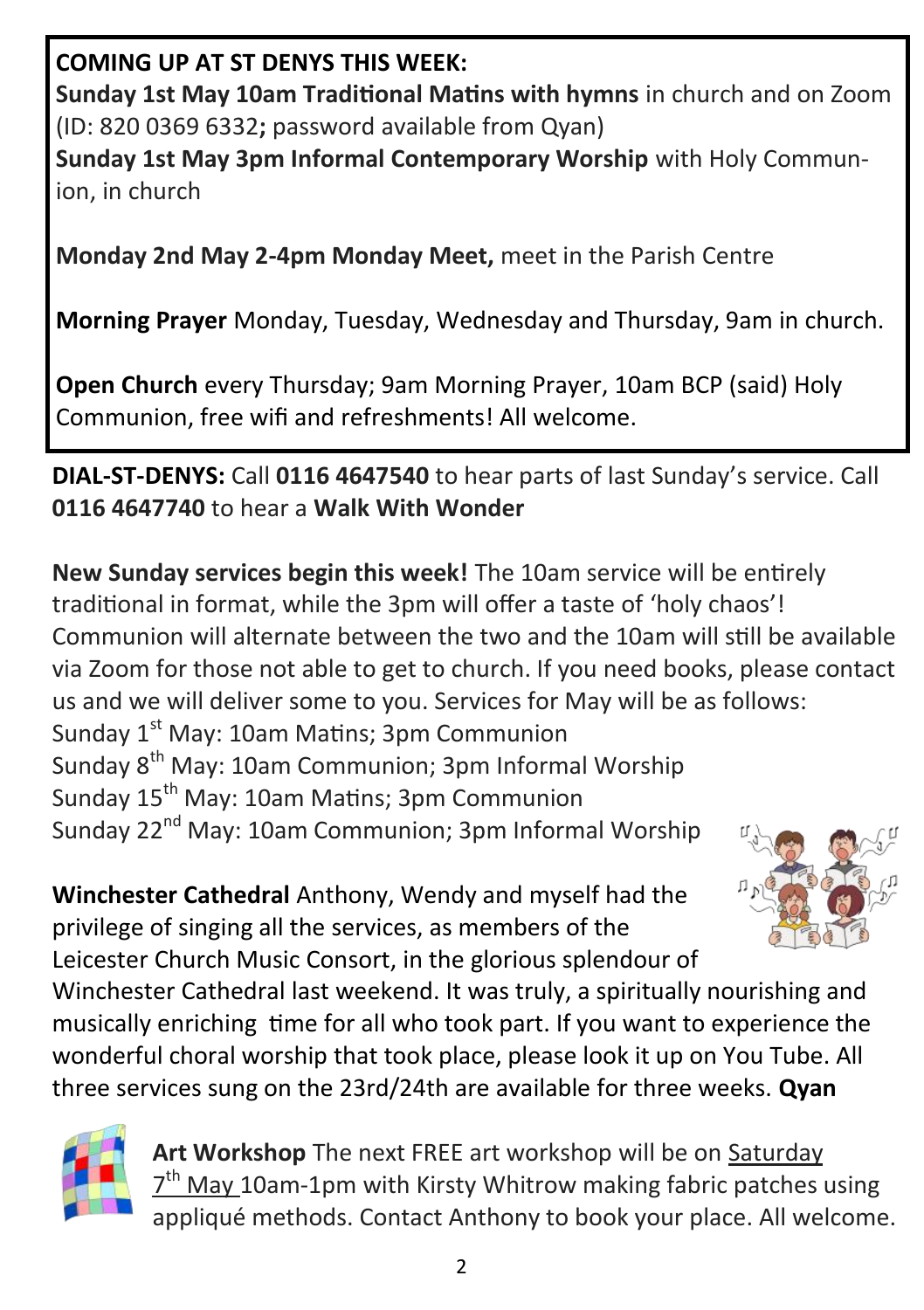**Jubilee Party** Our final planning meeting will be on Sunday 8<sup>th</sup> May at 11am after the morning service. Please come along if you have volunteered to help with something. We still need volunteers to help with the setting up and to do a shift on the stalls. We will also need cakes and plants nearer the time.

**May Day Sale 10.30am-3.30pm** on Monday 2nd May at Evington Village Hall with plants, books, crafts and refreshments to raise fund for the Village Fete and community gardening projects.



**Fusion!** Modern slavery, hope & transformation – On Saturday 7<sup>th</sup> May, 2-4pm, at the Attenborough Arts Centre in Leicester, Roots IWC (Intercultural Worshipping Community) invite you to join in with their next Fusion event, themed around modern slavery and stories of hope. They have some fantastic facilitators from Hope for Justice, who will share some bits and lead the meeting in some guided creative response. They would love you to go along and join in if you are available! Please do pass on the message to your families, friends, colleagues and neighbours. Please click on the link below, where you will find more details and the signup:

[https://www.eventbrite.co.uk/e/fusion](https://www.eventbrite.co.uk/e/fusion-hope-for-justice-tickets-320337737797)-hope-for-justice-tickets-320337737797

**Annual Parochial Church Meeting (APCM)** will take place on Wednesday 11th May at 7pm in church only, followed by refreshments, then a presentation and discussion about the future for St Denys in light of the new Diocesan framework and Shape by God Together process. All are welcome to be part of the conversation. Please bring with you

your copy of the Annual Report and Accounts (hard copies will be available in church this coming Sunday). The up to date list of those names on the Electoral Roll are now available for inspection on the church porch noticeboard.

**Annual Sponsored Walk** Saturday 14th May 2022 This year, we will begin in Woodhouse Eaves and walk through the picturesque Charnwood Forest. We will be joined by a group from St. Anne's Church, Western Park. Please see full details in the article attached to the covering letter you received with this bulletin. Many thanks. **Roy Hammond**



*God has raised this Jesus to life, and we are all witnesses of the fact. Acts 2:32 [NIV]*